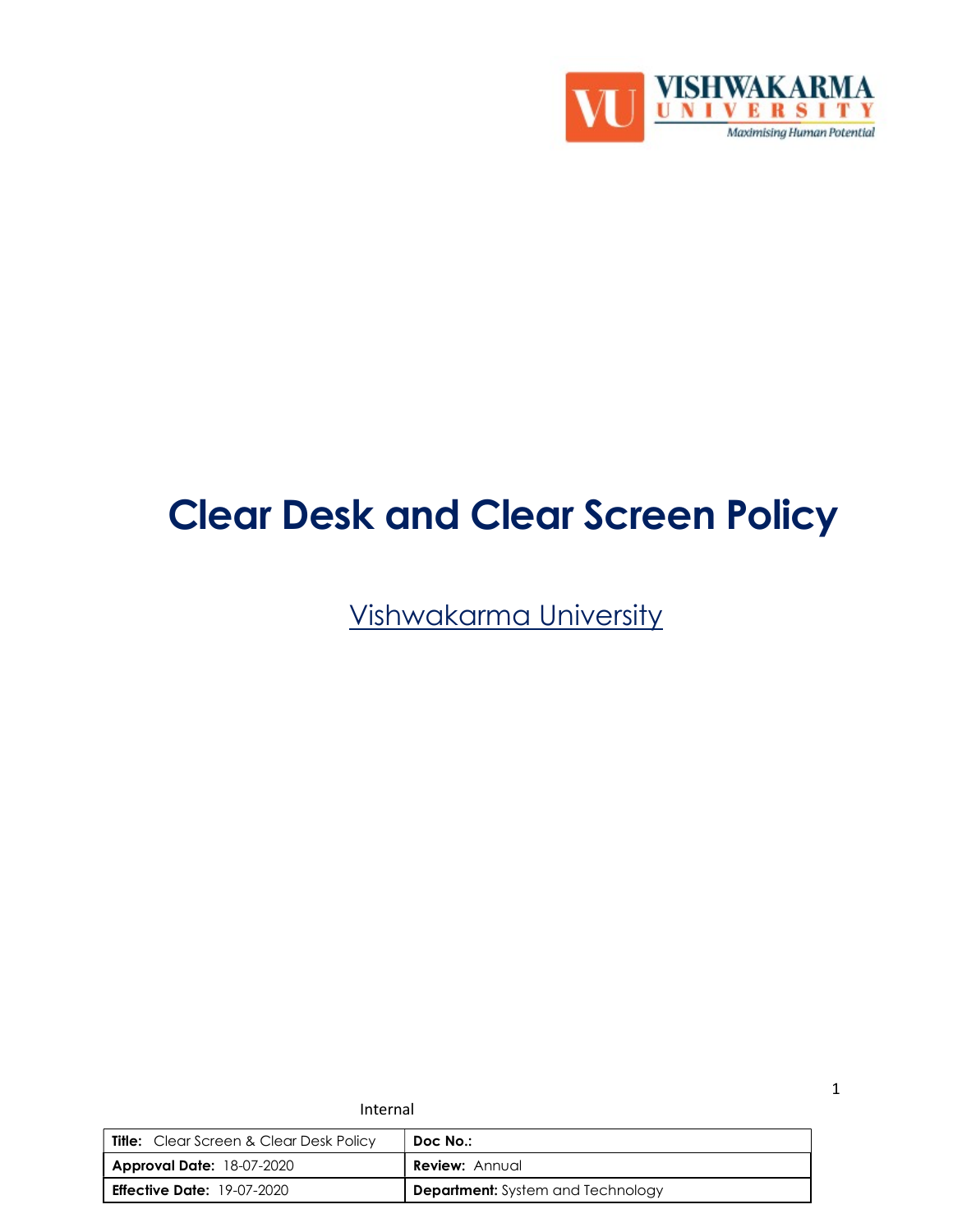

| Ver.<br><b>No</b> | <b>Release</b><br><b>Date</b> | Owner       | <b>Approved By</b>     | <b>Change details</b> |
|-------------------|-------------------------------|-------------|------------------------|-----------------------|
| 1.0               | 19-07-2020                    | <b>CISO</b> | <b>Vice Chancellor</b> | Initial               |
|                   |                               |             |                        |                       |
|                   |                               |             |                        |                       |
|                   |                               |             |                        |                       |

# **Table of Contents**

| Internal                                       |                                          |  |
|------------------------------------------------|------------------------------------------|--|
| <b>Title:</b> Clear Screen & Clear Desk Policy | Doc No.:                                 |  |
| <b>Approval Date: 18-07-2020</b>               | <b>Review: Annual</b>                    |  |
| <b>Effective Date:</b> $19-07-2020$            | <b>Department:</b> System and Technology |  |

 $\overline{2}$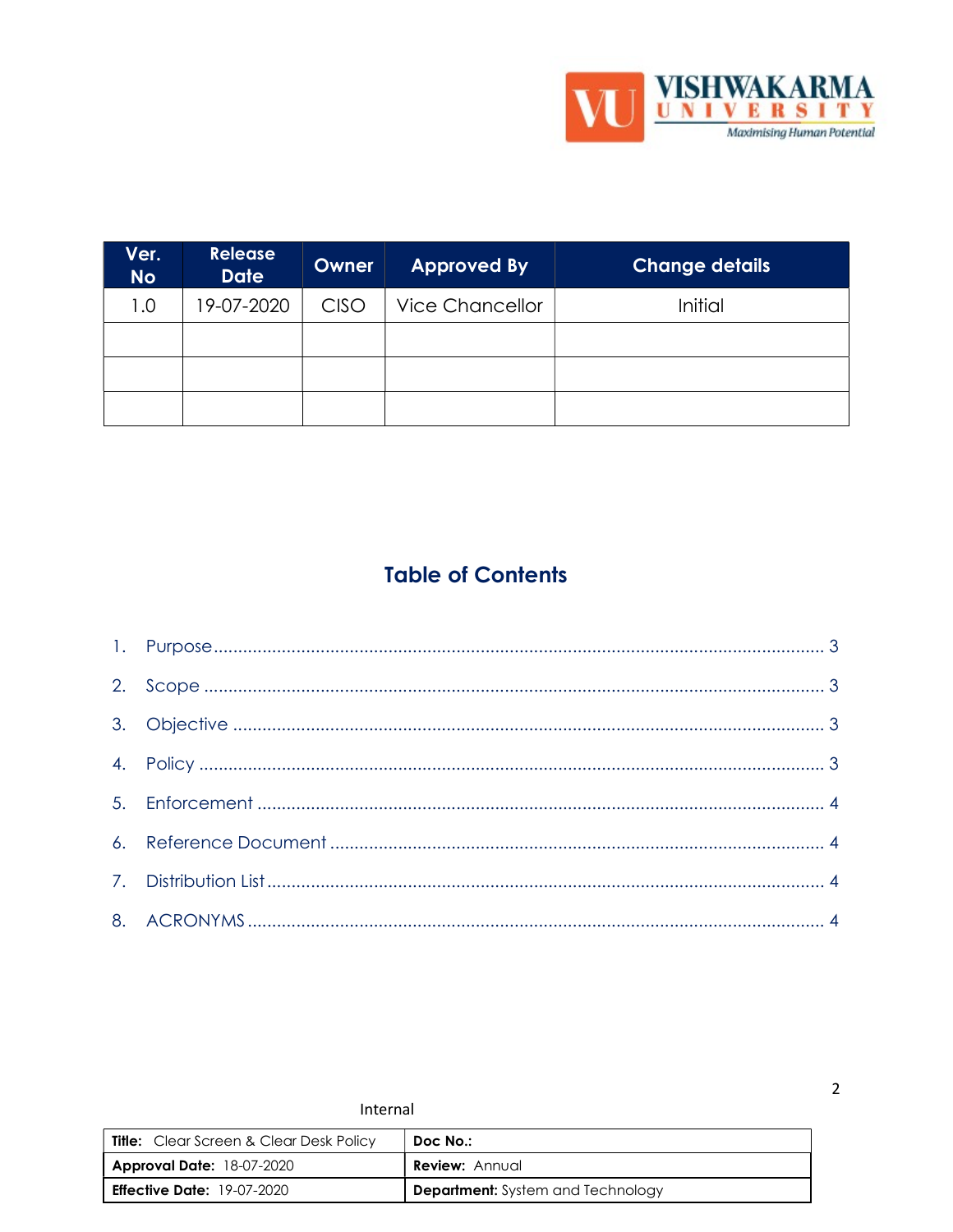

#### 1. Purpose

To improve the security of information of the VU, that has adopted a clear desk policy for papers and removable storage media, information assets and clear screen policy for information processing facilities.

This is to reduce the risk of unauthorized access, loss of, and damage to information during and outside normal working hours or when areas are unattended.

#### 2. Scope

This policy applies to all permanent, temporary Staff or any third party vendors that works or are employed by the VU, and interns who can access information under supervision.

#### 3. Objective

The objective of this policy is to establish a culture of security and trust for all staff at VU. An effective clear screen & clean desk efforts involving the participation and support of all VU's staff can greatly protect information assets that contain sensitive information about VU's Students, Staff and vendors.

#### 4. Policy

- Where practically possible, paper and computer media should be stored in suitable locked safes, cabinets or other forms of security equipment when not in use, especially after office hours.
- Important files/information should not be stored on desktop.
- Where lockable safes, filing cabinets, drawers, cupboards etc. are not available, office / room doors must be locked if left unattended.

| .                                              |                                          |
|------------------------------------------------|------------------------------------------|
| <b>Title:</b> Clear Screen & Clear Desk Policy | Doc No.:                                 |
| <b>Approval Date: 18-07-2020</b>               | <b>Review:</b> Annual                    |
| <b>Effective Date: 19-07-2020</b>              | <b>Department:</b> System and Technology |

Internal